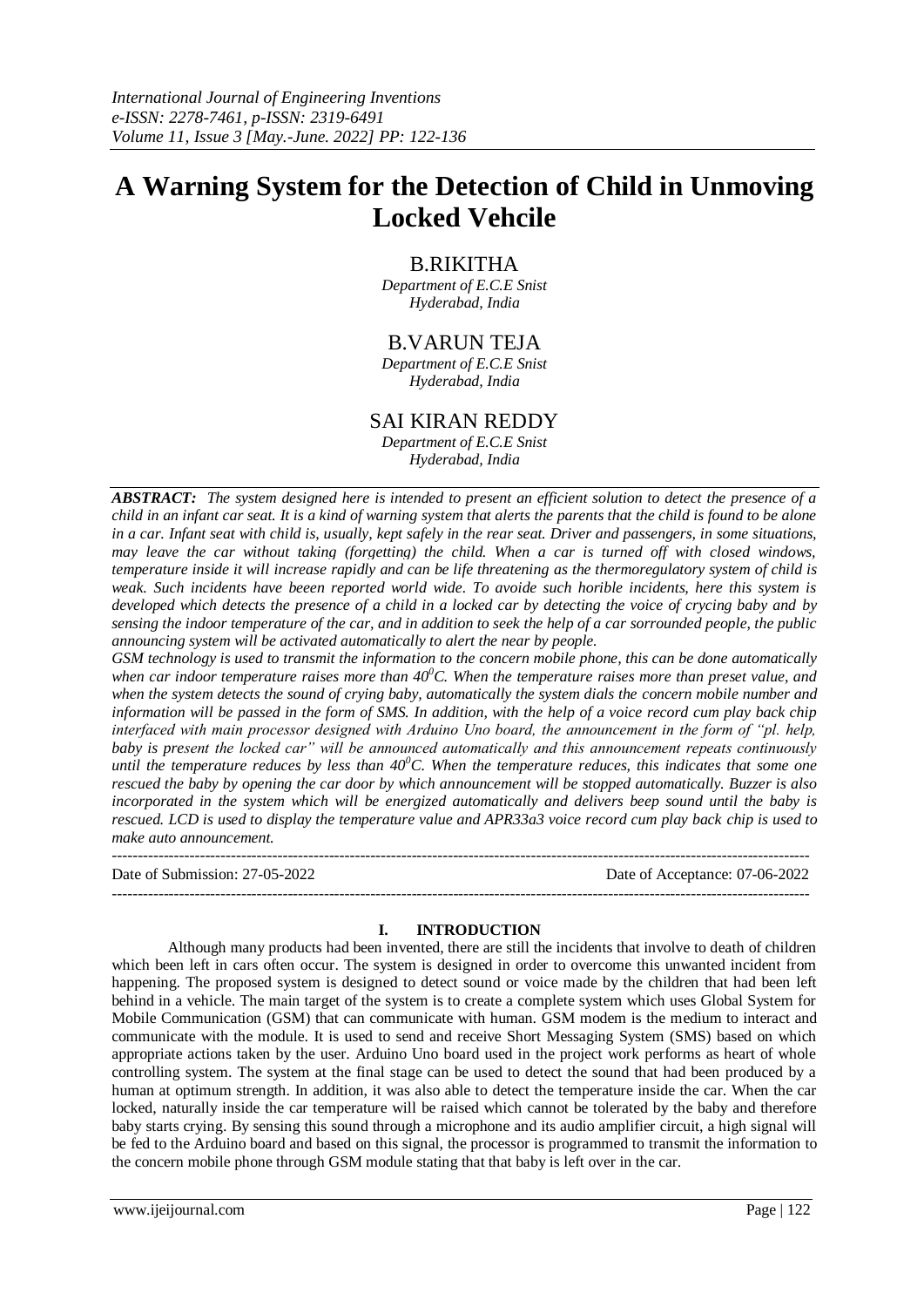One of the most recent used in communication system in the present world of technology is Global System for Mobile Communications (GSM). It has become very popular and one of the wireless communication system that is reliable to use. In addition, it is also accessible to be used by people and very user friendly. One of the factors that make this system reliable to use is the cost effective which makes it is affordable to be owned by consumers. Nowadays, there are quite a number of cases where a baby or child had left in a car by their parents unintentional. The affected from this mistake is most of them are involved in fatal incidents because of shortage of oxygen or the intense surrounding's temperature. In addition, there are also several of incidents where thieves or robbers hiding at the back place of car seat and act to abduct children are abandoned or robbery of the vehicle owner. All of this accident had happened because of the owner's careless intention in checking for any passengers left inside before or after the vehicle have been parked. It also occurs as a result of human nature where they always forget and often think that they ride alone without bringing children together.

However, caution or carefully in all aspects should be practiced to prevent the unwanted incidents to be occurred. To avoid this kind of bad situations happens; the vehicle must be equipped or provided with a device or system that can be warned owner if there were any unwanted activities when the car owner left the vehicle. As the car was left faraway place such as parking lots or shopping mall basements, therefore there is no other way to communicate with the car except through mobile phone connectivity. Hence, the notification system needs to have access to a long-range phone communication such as GSM (Global System for Mobile Communications).

This system needed a technique on how to detect interior's voice of child that had been left in the car and then send an SMS text message to the parents alerting if any movement or voice occurs. Besides the simplicity of the proposed system, the cost will be reduced as low as possible in order to make it affordable to be installed in any kind of vehicles regardless of their quality or brands. Even though the vehicle's alarm system has been activated, but the main purpose of the alarm is to keep the car safe from outside intrusion, not inside. The proposed system will detect any change in the temperature and voice from the vehicle's interior and informed the owner by sending an SMS alert message. The proposed system will make parents more alert if they were leaving their children alone in the car and can avoid from unwanted event occurred.

# **1.1 GSM**

GSM is known as Global System for Mobile Communication. A technology developed in 1985 by a French company known as Group Special Mobile. In fact this communication system is designed for personal communications, but today this technology has been in use for many applications. The only one technology, which doesn't have any range restriction in wireless communications, any device which is controlled or monitored can be operated anywhere from the world.Cellular radio provides mobile telephone service by employing a network of cell sites distributed over a wide range. A cell site contains a radio transceiver and a base station controller, which manages, sends, and receives traffic from the mobiles in its geographical area to a cellular phone switch. It also employs a tower and its antennas, and provides a link to the distant cellular switch called a mobile telecommunication switching office (MTSO). This MTSO places calls from land based telephones to the wireless customers, switches calls between cells as mobile travel across cell boundaries, and authenticates wireless customers before they make calls.

GSM calls are either based on data or voice. Voice calls use audio codes called half-rate, full-rate and enhanced full-rate. Data calls can turn the cell phone into a modem operating at 9600 bps. It uses digital technology and time division multiple access transmission methods. GSM technology is continually evolving, having made great leaps forward in the past 10 years. It is facing an even greater evolution in the years ahead.

**I**n various countries the frequency bandwidths specified for the GSM services are GSM-400, GSM-800, GSM-900, GSM-1800 and GSM-R. The GSM-900 and the GSM-1800 are the most widely used frequency bandwidths in different parts of the globe. The GSM-900 has a down link frequency range of 935-960 MHz and an up link frequency of range of 895-915 MHz. This frequency band is partitioned into 124 pairs of simplex channels with separation of 200KHz.A particular range of simplex channels is given to a particular network provider.

The type of interface used in GSM is digital air interface. The analogue voice signals are converted to digital signals before transmission. Up to 8 MS the GSM RF carrier can handle subscribers at a time. The rate of transmission is 270 Kbps. The Gaussian minimum shift keying (GMSK) is used for transmitting the digital signals. In GMSK, a phase change represents the change from a digital "1" or a "0 ", occurs over a period of time. The addition of high frequency components to the spectrum is reduced. In GSMK, the phase change is not constant and it is spread- out. The GSM modem is similar to a mobile. It contains a serial port to communicate with a serial communicating device and a tray to hold the SIM card. It is having its own set of commands for sending message, receiving message, deleting message etc. These commands are sent through the microcontroller. The detailed description of this technology is provided in corresponding chapter.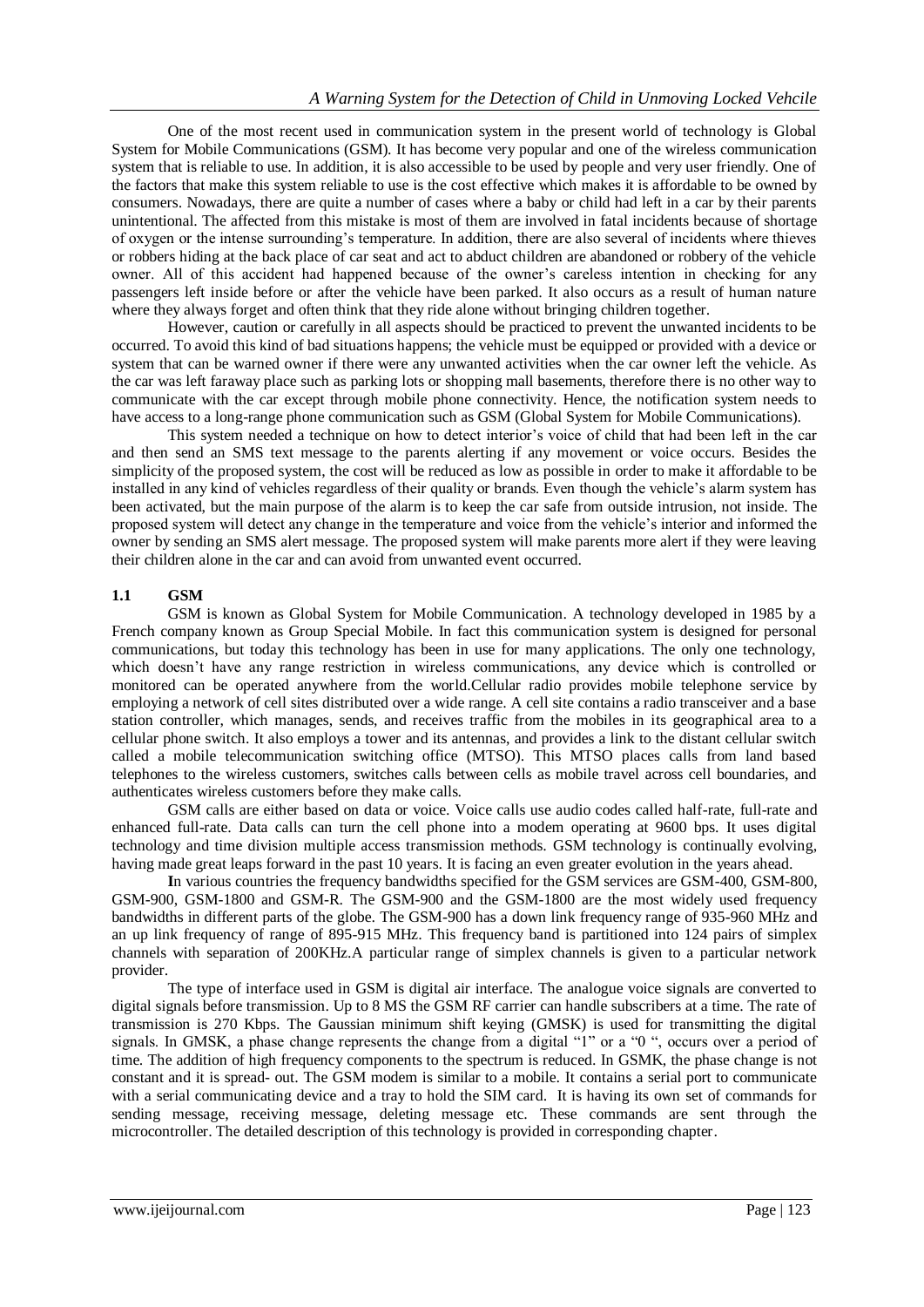#### **2.1 Temperature sensor**

# **II. CIRCUIT ANALYSIS**

The most frequently measured environmental quantity is "Temperature" This might be expected since most of the systems are affected by temperature like physical, chemical, electronic, mechanical, and biological systems. Certain chemical effects, biological processes, and even electronic circuits execute best in limited temperature ranges. Temperature is one of the most frequently calculated variables and sensing can be made either through straight contact with the heating basis or remotely, without straight contact with the basis using radiated energy in its place. There is an ample variety of temperature sensor on the market today, including Thermocouples, Resistance Temperature Detectors (RTDs), Thermistors, Infrared, and Semiconductor Sensors.

Usually, a temperature sensor is a thermocouple or a resistance temperature detector (RTD) that gathers the temperature from a specific source and alters the collected information into understandable type for an apparatus or an observer. Temperature [sensors are used in several applications.](http://www.efxkits.us/piezoelectric-sensor-interfacing-arduino/) Here in this project work LM35 is used.

LM35 is an analog, linear temperature sensor whose output voltage varies linearly with change in temperature. LM35 is three terminal linear temperature sensors from National semiconductors. It can measure temperature from*-55* degree Celsius *to* +150 degree Celsius*.* The voltage output of the LM35 increases 10mV per degree Celsius rise in temperature. LM35 can be operated from a 5V supply and the stand by current is less than 60uA. LM35 is an integrated analog temperature sensor whose electrical output is proportional to Degree Centigrade. LM35 Sensor does not require any external calibration or trimming to provide typical accuracies. The LM35 temperature sensor can be used to detect precise centigrade temperature. The output of this sensor changes describes the linearity. The o/p voltage of this IC sensor is linearly comparative to the Celsius temperature.

LM35 is an analog temperature sensor. This means the output of LM35 is an analog signal. Microcontrollers don't accept analog signals as their input directly. We need to convert this analog output signal to digital before we can feed it to a microcontroller's input. For this purpose, here Arduino controller is used which is having built in with ADC (Analog to Digital Converter). Modern day boards like Arduino and most modern day micro controllers come with inbuilt ADC.

In general, a temperature sensor is a device which is designed specifically to measure the hotness or coldness of an object. LM35 is a precision IC temperature sensor with its output proportional to the temperature (in °C). With LM35, the temperature can be measured more accurately than with a thermister. It also possesses low self heating and does not cause more than 0.1 °C temperature rise in still air. The operating temperature range is from -55°C to 150°C. The LM35's low output impedance, linear output, and precise inherent calibration make interfacing to readout or control circuitry especially easy.

The LM35 is an integrated circuit sensor that can be used to measure temperature with an electrical output proportional to the temperature (in °C). It can measure temperature more accurately. The sensor circuitry is sealed and not subject to oxidation. The LM35 generates a higher output voltage than thermocouples and may not require that the output voltage be amplified. The LM35 has an output voltage that is proportional to the Celsius temperature. The scale factor is .01V/°C.

The LM35 does not require any external calibration or trimming and maintains an accuracy of +/-0.4°C at room temperature and  $+/-0.8^{\circ}\text{C}$  over a range of  $0^{\circ}\text{C}$  to  $+100^{\circ}\text{C}$ . Another important characteristic of the LM35 is that it draws only 60 micro amps from its supply and possesses a low self-heating capability. The LM35 comes in many different packages such as TO-92 plastic transistor-like package, T0-46 metal can transistor-like package, 8-lead surface mount SO-8 small outline package.

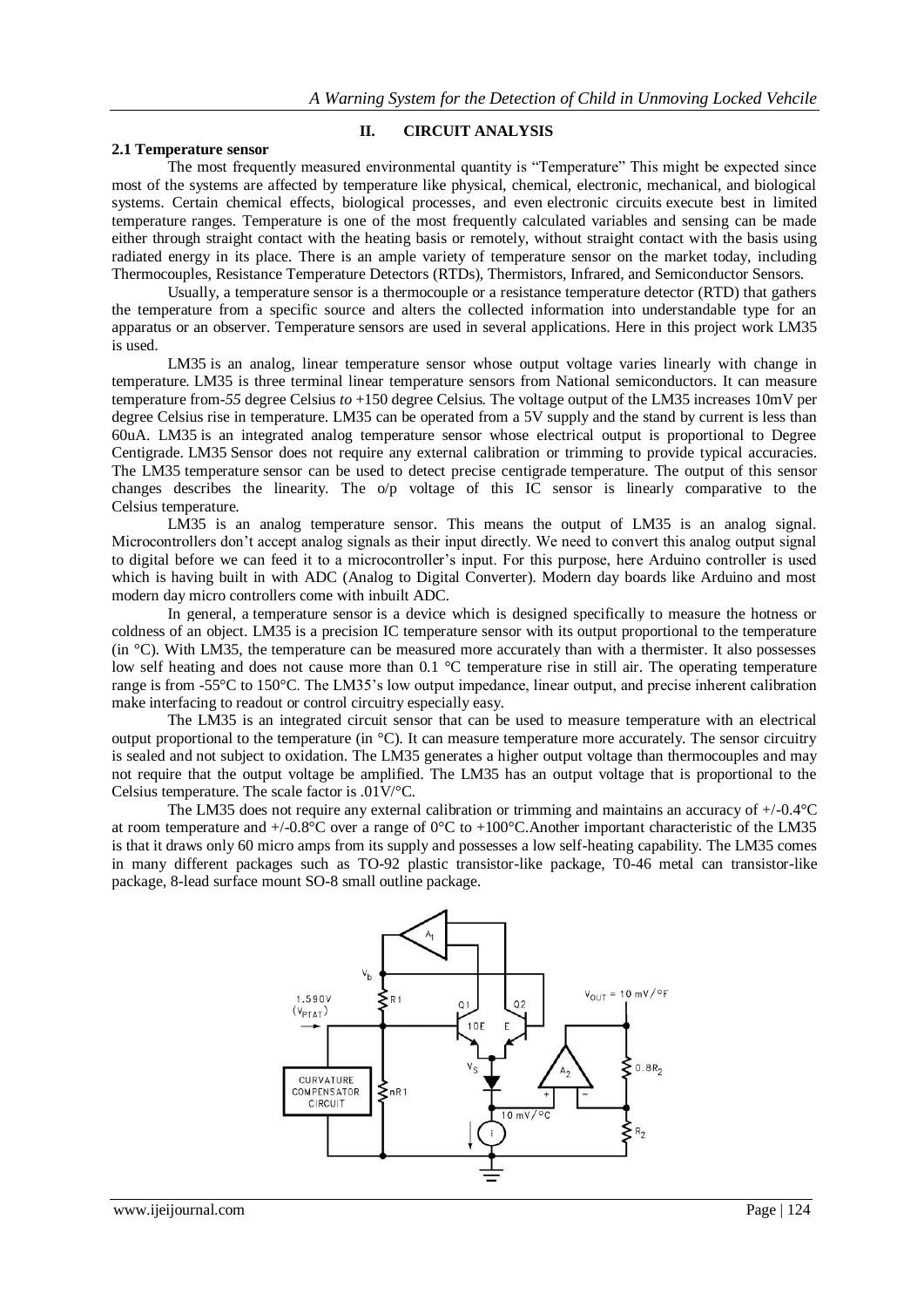### **2.2 Microphone**

A microphone, also known as Mic is a transducer that converts sound into an electrical signal. Microphones are used in many applications such as telephones, hearing aids, public addressing systems for concert halls and public events, motion picture production, live and recorded audio engineering, sound recording, two-way radios, megaphones, radio and TV broadcasting, and in computers for recording voice, speech recognition, and for non-acoustic purposes such as ultrasonic sensors or knock sensors. Several different types of microphone are in use, which employ different methods to convert the air pressure variations of a sound wave to an electrical signal. The most common are the dynamic microphone, which uses a coil of wire suspended in a magnetic field; the condenser microphone, which uses the vibrating diaphragm as a capacitor plate, and the piezoelectric microphone, which uses a crystal of piezoelectric material. Microphones typically need to be connected to a preamplifier before the signal can be recorded or reproduced. Here in this project work condenser microphone is used.

# **2.3 Pre-Amplifier**

The output of this microphone is amplified using pre-amplifier circuit and it is further amplified using IC LM 386. This is an audio amplifier IC which is intended to amplify the weak audio signals generated by the pre-amplifier in to powerful audio signals. Pre-amplifier is an electronic amplifier that converts weak signals in to a strong output signal that is strong enough to drive the loud speaker. Here in our project work speaker is not required but its output is required to generate a logic high signal, means whenever the baby is crying due to the over temperature and this circuit generates logic high signal for the Arduino board. The output of amplified audio signal delivered from the IC would be noisy or distorted. Since it is AC signal, it must be converted in to DC for this purpose a diode is used at the output of audio amplifier circuit.In an audio system, pre-amplifier is typically used to amplify signal from analog sensor (preferably microphone) to the required level. The second amplifier is typically power amplifier & here low power amplifier is designed using lm386 ic. The pre-amplifier provides voltage gain, often from 10mv to 1000mv, but no significant current gain. The power amplifier provides the higher current necessary to drive speakers.

#### **2.4 Display section**

The display section is designed with LCD and the main function of this display is to display the information about the child stuck in the locked car. The LCD used here is having two rows and each row contains 16 characters, depending up on the availability of LCD panel 3 lines or 4 lines panels can be used for the purpose, so that more information can be displayed simultaneously. LCD Displays are dominating LED displays, because these displays can display alphabets, numbers and some kind of special symbols, where as LED's (seven segment display) can display only numbers. These LCD displays are very useful for displaying user information and communication. LCD displays are available in various formats.

In recent years LCD is finding widespread use replacing LED's, because of the ability to display numbers, characters, and graphics. Another advantage is, because of its compactness and ease of programming for characters and graphics, more information in the form of text message or graphics can be displayed. Generally, the LCD modules have an 8-bit interface, besides the 8-bit data bus; the interface has a few other control lines. The default data transfer between the LCD module and an external device is 8-bits, however it is possible to communicate with the LCD module using only four of the 8-data lines. The R/W line is connected to ground and hence the processor cannot read any status information from the LCD module, but can only write data to the LCD.

The LCD panel used in this project work is having 16 pins. The function of each pin description with table is as followed:

| Pin No.      | <b>Name</b>    | <b>Description</b>    |                            |                                                            |             |            |       |
|--------------|----------------|-----------------------|----------------------------|------------------------------------------------------------|-------------|------------|-------|
| Pin no. 1    | D7             | Data bus line 7 (MSB) |                            |                                                            |             |            |       |
| Pin no. $2$  | D <sub>6</sub> | Data bus line 6       |                            |                                                            |             |            |       |
| Pin no. 3    | D <sub>5</sub> | Data bus line 5       |                            |                                                            |             |            |       |
| Pin no. 4    | D <sub>4</sub> | Data bus line 4       |                            |                                                            |             |            |       |
| Pin no. 5    | D <sub>3</sub> | Data bus line 3       |                            |                                                            |             |            |       |
| Pin no. $6$  | $\mathbf{D2}$  | Data bus line 2       |                            |                                                            |             |            |       |
| Pin no. 7    | D1             | Data bus line 1       |                            |                                                            |             |            |       |
| Pin no. 8    | D <sub>0</sub> | Data bus line 0 (LSB) |                            |                                                            |             |            |       |
| Pin no. 9    | EN1            |                       |                            | Enable signal for row 0 and 1 $(1^{\text{st}}$ controller) |             |            |       |
| Pin no. $10$ | R/W            | $\Omega$              | $1 =$ Read from LCD module | Write                                                      | to          | <b>LCD</b> | moduk |
| Pin no. $11$ | <b>RS</b>      | $\mathbf{0}$          |                            |                                                            | Instruction |            | inpu  |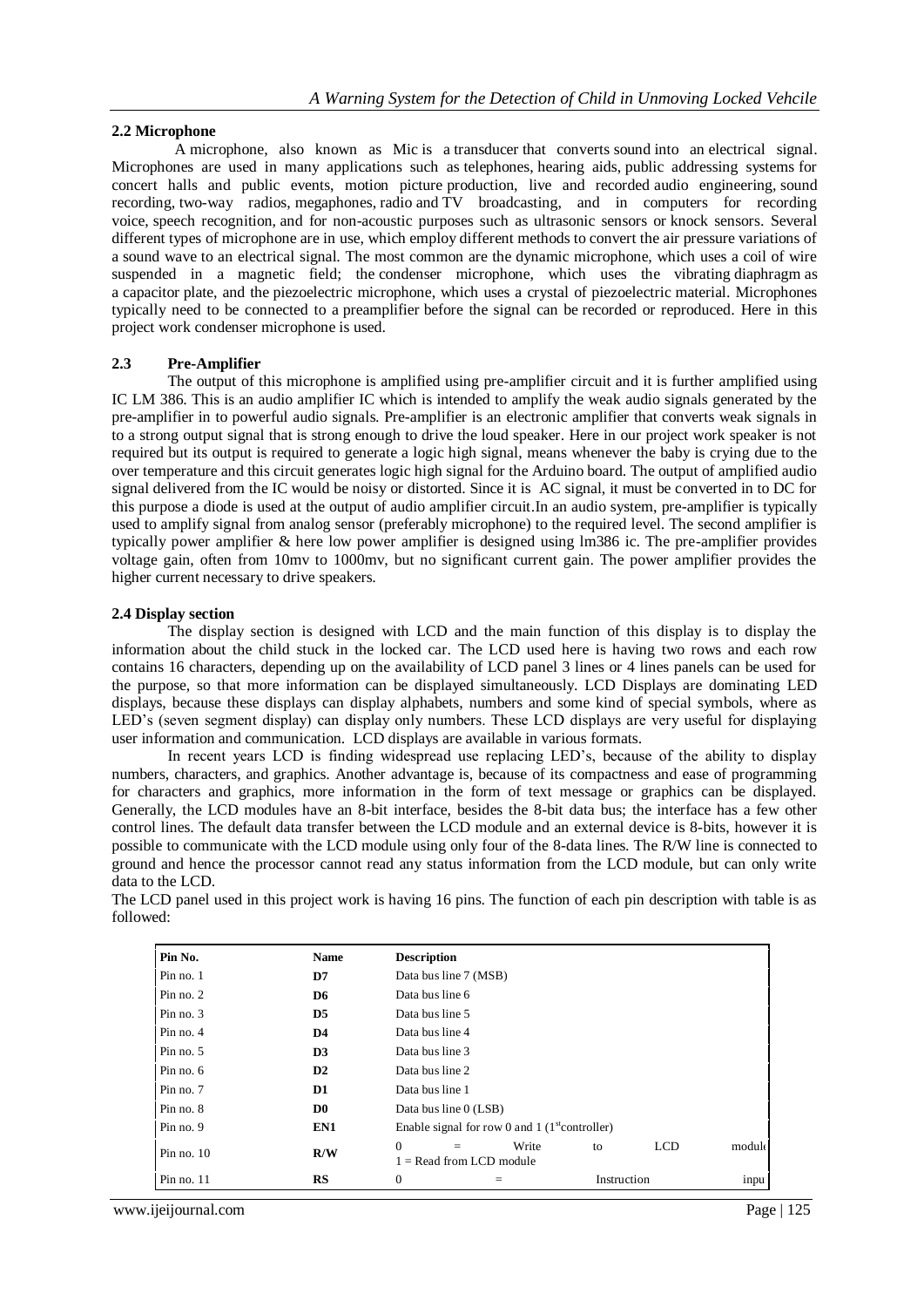|              |                 | $1 = Data input$                                 |
|--------------|-----------------|--------------------------------------------------|
| Pin no. $12$ | VEE             | Contrast adjust                                  |
| Pin no. $13$ | <b>VSS</b>      | Power supply (GND)                               |
| Pin no. $14$ | <b>VCC</b>      | Power supply $(+5V)$                             |
| Pin no. $15$ | EN <sub>2</sub> | Enable signal for row 2 and 3 $(2nd controller)$ |
| Pin no. $16$ | NC              | Not Connected                                    |

Vcc, Vss, and VEE: While Vcc and Vss provide +5V and ground, respectively; VEE is used for controlling LCD contrast.

# **RS - register select:**

There are two very important registers inside the LCD. The RS pin is used for their selection as follows. If  $RS =$ 0, the instruction command code register is selected, allowing the user to send a command such as clear display, cursor at home, etc. If  $RS = 1$  the data register is selected, allowing the user to send data to be displayed on the LCD.

# **R/W - read/write:**

R/W input allows the user to write information to the LCD or read information from it. R/W = 1 when reading;  $R/W = 0$  when writing.

# **E - Enable:**

The enable pin is used by the LCD to latch information presented to its data pins. When data is supplied to data pins, a high to low pulse must be applied to this pin in order for the LCD to latch in the data present at the data pins. This pulse must be a minimum of 450 ns wide.

**D0 – D7:** The 8 bit data pins, D0 – D7, are used to send information to the LCD or read the contents of the LCD's internal registers. To display letters and numbers, we send ASCII codes for the letters  $A - Z$ ,  $a - z$ , and numbers  $0 - 9$  to these pins while making  $RS = 1$ . There are also instructions command codes that can be sent to the LCD to clear the display or force the cursor to the home position or blink the cursor. Table below lists the instruction command codes.

# **2.5 Arduino**

Arduino is an [open-source hardware](https://en.wikipedia.org/wiki/Open-source_hardware) and [software](https://en.wikipedia.org/wiki/Open-source_software) company, project and user community that designs and manufactures [single-board microcontrollers](https://en.wikipedia.org/wiki/Single-board_microcontroller) and [microcontroller](https://en.wikipedia.org/wiki/Microcontroller) kits for building digital devices and interactive objects that can sense and control both physically and digitally. Its products are licensed under the [GNU Lesser General Public License](https://en.wikipedia.org/wiki/GNU_Lesser_General_Public_License) (LGPL) or the [GNU General Public License](https://en.wikipedia.org/wiki/GNU_General_Public_License) (GPL), permitting the manufacture of Arduino boards and software distribution by anyone. Arduino boards are available commercially in preassembled form or as [do-it-yourself](https://en.wikipedia.org/wiki/Do-it-yourself) (DIY) kits.

Arduino board designs use a variety of microprocessors and controllers. The boards are equipped with sets of digital and analog [input/output](https://en.wikipedia.org/wiki/Input/output) (I/O) pins that may be interfaced to various expansion boards or [breadboards](https://en.wikipedia.org/wiki/Breadboards) (shields) and other circuits. The boards feature serial communications interfaces, including [Universal Serial Bus](https://en.wikipedia.org/wiki/Universal_Serial_Bus) (USB) on some models, which are also used for loading programs from personal computers. The microcontrollers are typically programmed using a dialect of features from the programming languages [C](https://en.wikipedia.org/wiki/C_(programming_language)) and [C++.](https://en.wikipedia.org/wiki/C%2B%2B) In addition to using traditional [compiler](https://en.wikipedia.org/wiki/Compiler) [tool chains,](https://en.wikipedia.org/wiki/Toolchains) the Arduino project provides an [integrated development environment](https://en.wikipedia.org/wiki/Integrated_development_environment) (IDE) based on the [Processing](https://en.wikipedia.org/wiki/Processing_(programming_language)) language project.

The Arduino Uno is a microcontroller board based on the ATmega328. It has 20 digital input/output pins (of which 6 can be used as PWM outputs and 6 can be used as analog inputs), a 16 MHz resonator, a USB connection, a power jack, an in-circuit system programming (ICSP) header, and a reset button. Arduino consists of both a physical programmable circuit board (often referred to as a microcontroller) and a piece of software, or IDE (Integrated Development Environment) that runs on your computer, used to write and upload computer code to the physical board. This is a screenshot of the Arduino IDE. Arduino is an open-source electronics platform based on easy-to-use hardware and software. Arduino boards are able to read inputs - light on a sensor, a finger on a button, or a Twitter message - and turn it into an output - activating a motor, turning on an LED, publishing something online.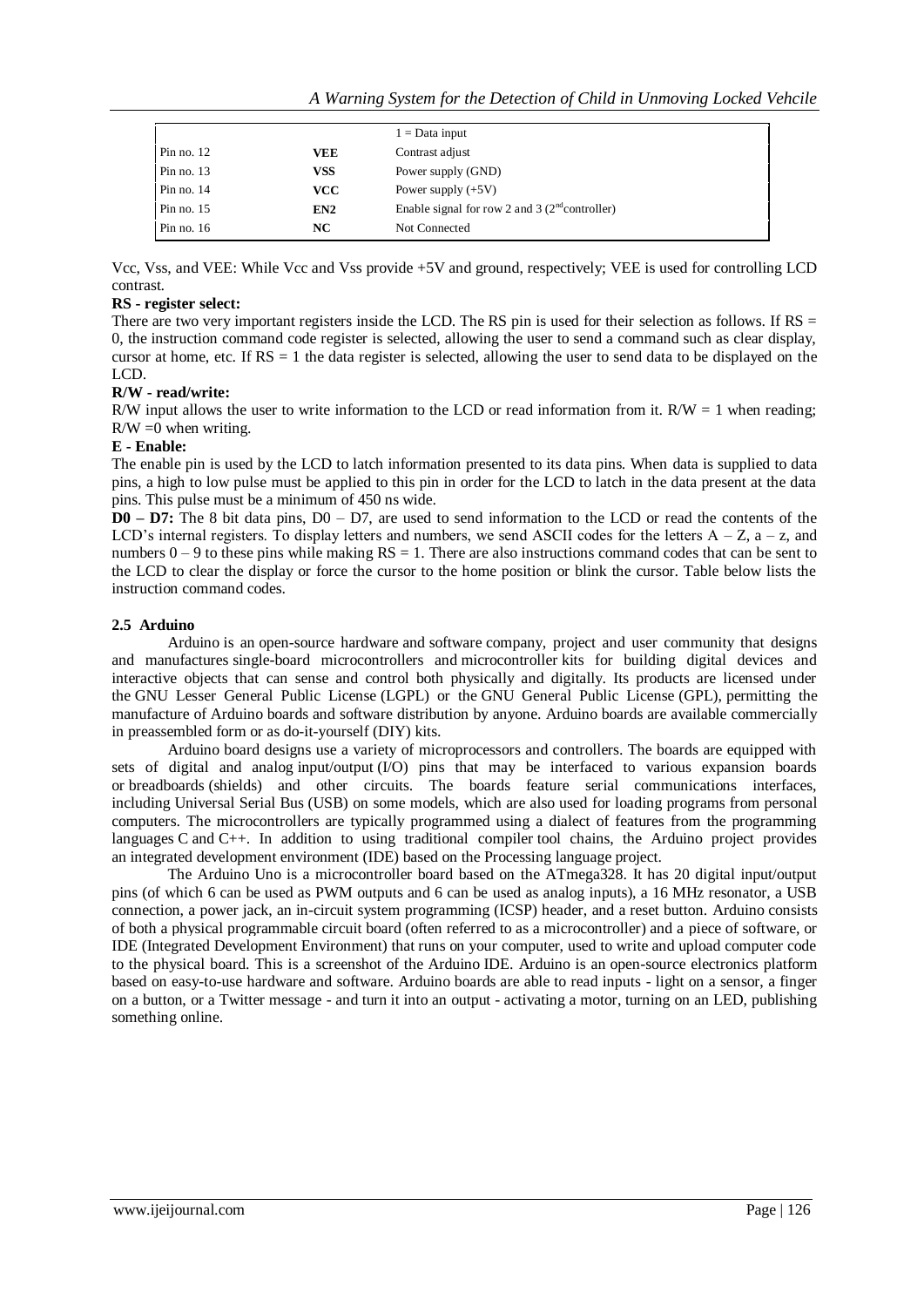## **III. ARDUINO PROCESSOR**

Arduino is an open-source electronics platform based on easy-to-use hardware and software. [Arduino](https://www.arduino.cc/en/Main/Products)  [boards](https://www.arduino.cc/en/Main/Products) are used for multiple applications in the field of electronics and communications. Arduino is a basic single board microcontroller designed to make applications, interactive controls, or environments easily adaptive. The hardware consists of a board designed around an 8-bit microcontroller, or a 32-bit ARM. Current models feature things like a USB interface, analog inputs, and GPIO pins which allows the user to attach additional boards. **GPIO** stands for General Purpose, Input, Output. All the processors we use to have at least a few, a Raspberry Pi and an **Arduino** have a lot of General Purpose Input Output that we can design our circuits.

Arduino Introduced in 2005, the Arduino platform was designed to provide a cheaper way for hobbyists, students and professionals to create applications that play in the human interface world using sensors, actuators, motors, and other elementary products. Common applications for students or the inexperienced are simple robots or motion detectors. It offers a simple integrated IDE (integrated development environment) that runs on regular personal computers and allows users to write programs for Arduino using C or C++.

Typical prices of Arduino boards run around Rs; 300/-. Arduino boards can be purchased pre-assembled or as do-it-yourself kits. Hardware design information is available for those who would like to assemble an Arduino by hand. Over the years Arduino has been the brain of thousands of projects, from everyday objects to complex scientific instruments. A worldwide community of makers - students, hobbyists, artists, programmers, and professionals - has gathered around this open-source platform, their contributions have added up to an incredible amount of [accessible knowledge](http://forum.arduino.cc/) that can be of great help to novices and experts alike.

Arduino was born at the Ivrea Interaction Design Institute, italy as an easy tool for fast prototyping, aimed at students without a background in electronics and programming. As soon as it reached a wider community, the Arduino board started changing to adapt to new needs and challenges, differentiating its offer from simple 8-bit boards to products for IoT applications, wearable, 3D printing, and embedded environments. All Arduino boards are completely open-source, empowering users to build them independently and eventually adapt them to their particular needs. The [software,](https://www.arduino.cc/en/Main/Software) too, is open-source, and it is growing through the contributions of users worldwide.

#### **Why Arduino?**

Thanks to its simple and accessible user experience, Arduino has been used in thousands of different projects and applications. The Arduino software is easy-to-use for beginners, yet flexible enough for advanced users. It runs on Mac, Windows, and Linux. Teachers and students use it to build low cost scientific instruments, to prove chemistry and physics principles, or to get started with programming and robotics. Designers and architects build interactive prototypes, musicians and artists use it for installations and to experiment with new musical instruments. Makers, of course, use it to build many of the projects exhibited at the Maker Faire, for example. Arduino is a key tool to learn new things. Anyone - children, hobbyists, artists, programmers - can start tinkering just following the step by step instructions of a kit, or sharing ideas online with other members of the Arduino community.

There are many other microcontrollers and microcontroller platforms available for physical computing. Parallax Basic Stamp, Netmedia's BX-24, Phidgets, MIT's Handy board, and many others offer similar functionality. All of these tools take the messy details of microcontroller programming and wrap it up in an easy-to-use package. Arduino also simplifies the process of working with microcontrollers, but it offers some advantage for teachers, students, and interested amateurs over other systems:

 Inexpensive - Arduino boards are relatively inexpensive compared to other microcontroller platforms. The least expensive version of the Arduino module can be assembled by hand, and even the pre-assembled Arduino modules cost less than \$50

 Cross-platform - The Arduino Software (IDE) runs on Windows, Macintosh OSX, and Linux operating systems. Most microcontroller systems are limited to Windows.

 Simple, clear programming environment - The Arduino Software (IDE) is easy-to-use for beginners, yet flexible enough for advanced users to take advantage of as well. For teachers, it's conveniently based on the Processing programming environment, so students learning to program in that environment will be familiar with how the Arduino IDE works.

 Open source and extensible software - The Arduino software is published as open source tools, available for extension by experienced programmers. The language can be expanded through C++ libraries, and people wanting to understand the technical details can make the leap from Arduino to the AVR C programming language on which it's based. Similarly, you can add AVR-C code directly into your Arduino programs if you want to.

 Open source and extensible hardware - The plans of the Arduino boards are published under a Creative Commons license, so experienced circuit designers can make their own version of the module, extending it and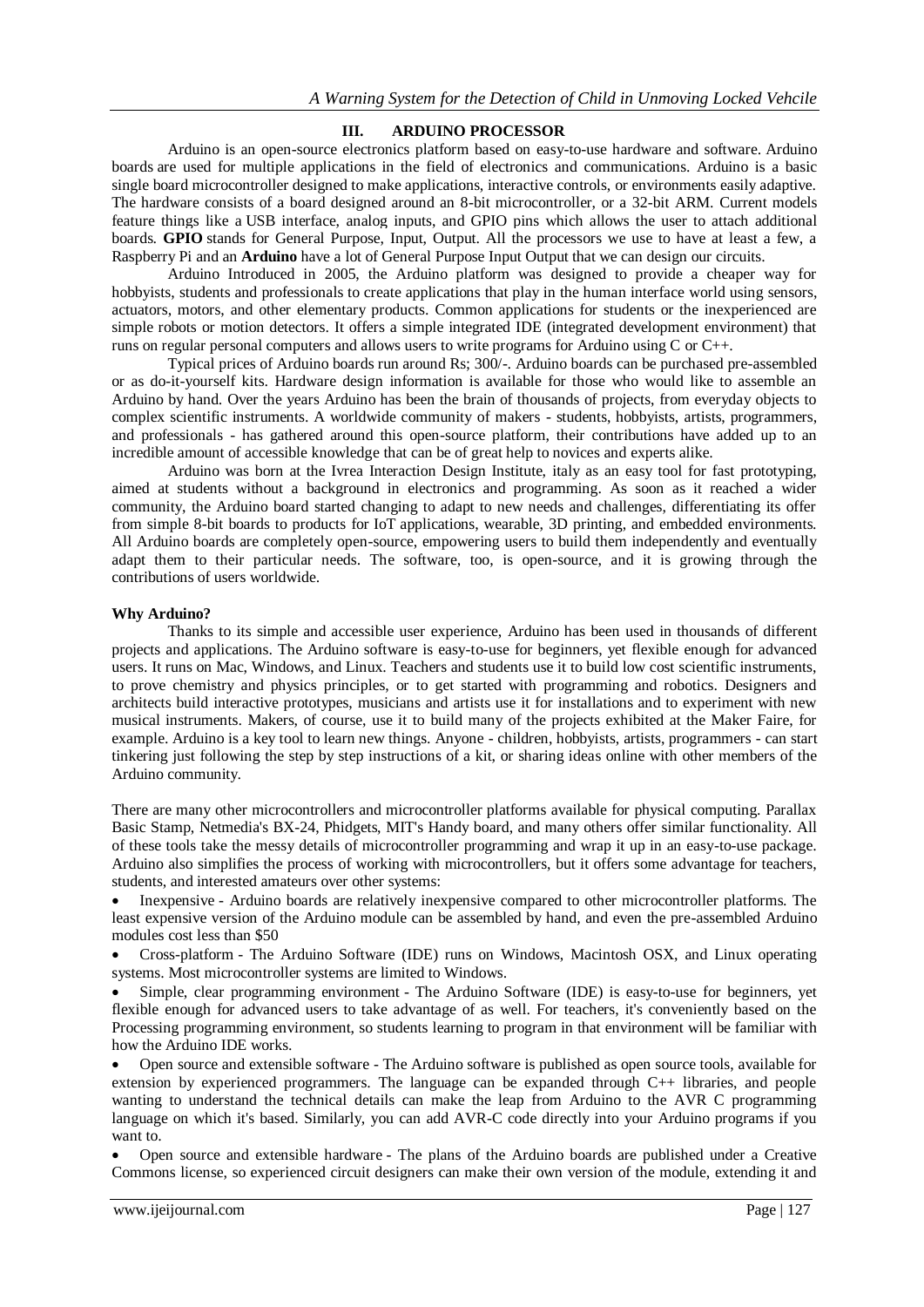improving it. Even relatively inexperienced users can build the [breadboard version of the module](https://www.arduino.cc/en/Main/Standalone) in order to understand how it works and save money.

#### **The Unique Culture of Arduino**

Some of the largest semiconductor companies have jumped into the Arduino space such as Cypress, STM, Texas Instruments, Freescale, and of course the incumbent Atmel.

What is interesting is the emergence of small cottage industries sprouting up in many unsuspected areas. This new generation of platforms is significantly different as it serves as the incubator of new designers, and a new era, as transformations of applications serve new and exciting needs.

# **Technical Description**

| Pin Description |  |
|-----------------|--|
|-----------------|--|

| Pin Category               | Pin Name                                             | Details                                                                                                                                                                                                                                                                                  |
|----------------------------|------------------------------------------------------|------------------------------------------------------------------------------------------------------------------------------------------------------------------------------------------------------------------------------------------------------------------------------------------|
| Power                      | Vin, 3.3V, 5V, GND                                   | Vin: Input voltage to Arduino when using an external power source.<br>5V: Regulated power supply used to power microcontroller and other<br>components on the board.<br>3.3V: 3.3V supply generated by on-board voltage regulator. Maximum<br>current draw is 50mA.<br>GND: ground pins. |
| Reset                      | Reset                                                | Resets the microcontroller.                                                                                                                                                                                                                                                              |
| Analog Pins                | $AO - A5$                                            | Used to provide analog input in the range of 0-5V                                                                                                                                                                                                                                        |
| Input/Output Pins          | Digital Pins 0 - 13                                  | Can be used as input or output pins.                                                                                                                                                                                                                                                     |
| Serial                     | 0(Rx), 1(Tx)                                         | Used to receive and transmit TTL serial data.                                                                                                                                                                                                                                            |
| <b>External Interrupts</b> | 2, 3                                                 | To trigger an interrupt.                                                                                                                                                                                                                                                                 |
| <b>PWM</b>                 | 3, 5, 6, 9, 11                                       | Provides 8-bit PWM output.                                                                                                                                                                                                                                                               |
| <b>SPI</b>                 | 10 (SS), 11 (MOSI),<br>12<br>$(MISO)$ and 13 $(SCK)$ | Used for SPI communication.                                                                                                                                                                                                                                                              |
| Inbuilt LED                | 13                                                   | To turn on the inbuilt LED.                                                                                                                                                                                                                                                              |
| TWI                        | A4 (SDA), A5 (SCA)                                   | Used for TWI communication.                                                                                                                                                                                                                                                              |
| <b>AREF</b>                | <b>AREF</b>                                          | To provide reference voltage for input voltage.                                                                                                                                                                                                                                          |

#### Arduino Uno Technical Specifications

| Microcontroller<br>ATmega328P – 8 bit AVR family microcontroller |                                        |
|------------------------------------------------------------------|----------------------------------------|
| <b>Operating Voltage</b>                                         | 5V                                     |
| Recommended Input Voltage                                        | $7-12V$                                |
| Input Voltage Limits                                             | $6-20V$                                |
| Analog Input Pins                                                | $6 (A0 - A5)$                          |
| Digital I/O Pins                                                 | 14 (Out of which 6 provide PWM output) |
| DC Current on I/O Pins                                           | 40 Ma                                  |
| DC Current on 3.3V Pin                                           | $50 \text{ mA}$                        |
| Flash Memory                                                     | 32 KB (0.5 KB is used for Bootloader)  |
| <b>SRAM</b>                                                      | $2$ KB                                 |
| <b>EEPROM</b>                                                    | 1 KB                                   |
| Frequency (Clock Speed)                                          | 16 MHz                                 |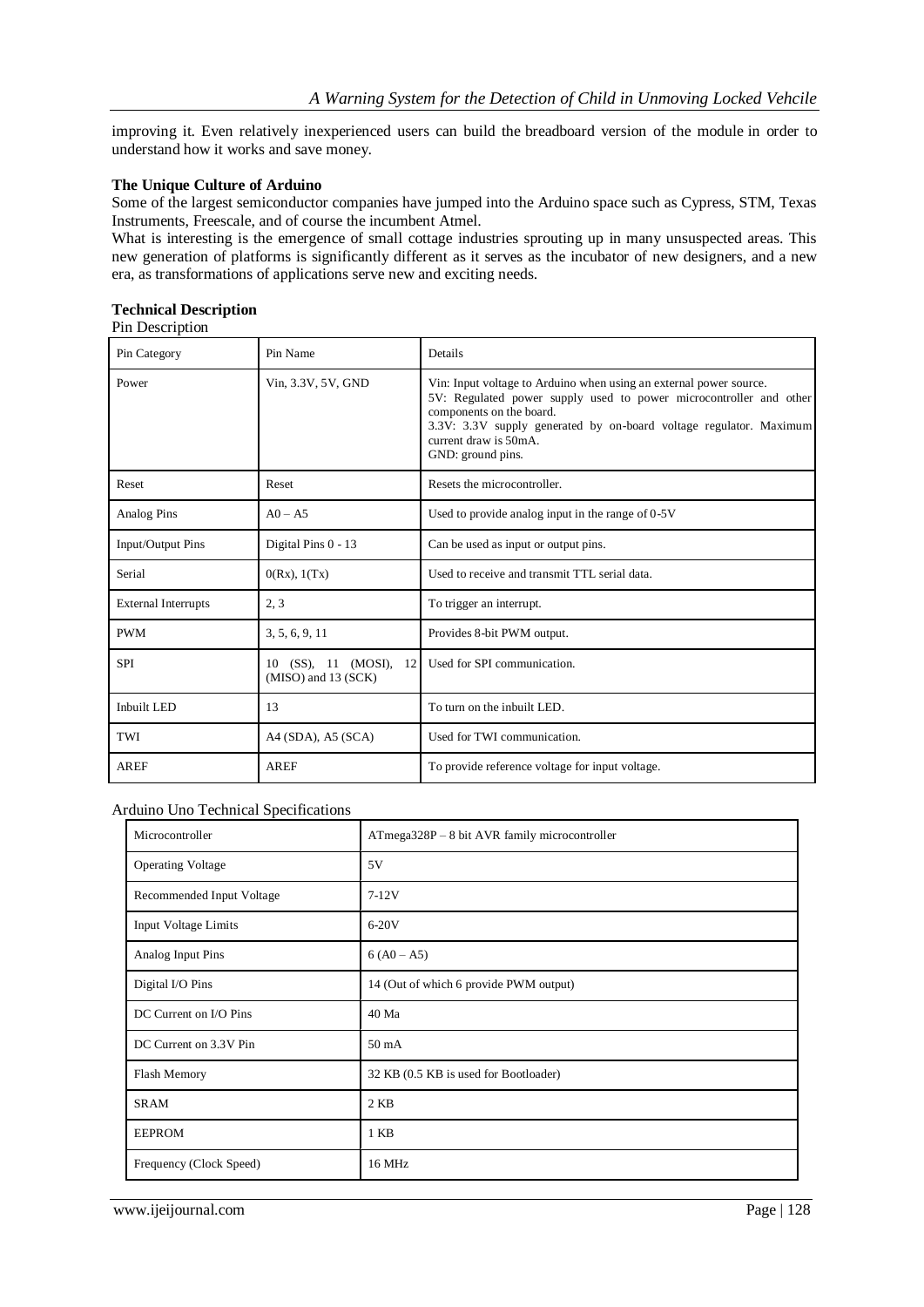# **Other Arduino Boards**

[Arduino Nano,](https://components101.com/microcontrollers/arduino-nano) [Arduino Pro Mini,](https://components101.com/microcontrollers/arduino-pro-mini) Arduino Mega, Arduino Due, Arduino Leonardo

# **Overview**

Arduino Uno is a microcontroller board based on 8-bit ATmega328P microcontroller. Along with ATmega328P, it consists other components such as crystal oscillator, serial communication, voltage regulator, etc. to support the microcontroller. Arduino Uno has 14 digital input/output pins (out of which 6 can be used as PWM outputs), 6 analog input pins, a USB connection, A Power barrel jack, an ICSP header and a reset button.

# **How to use Arduino Board**

The 14 digital input/output pins can be used as input or output pins by using pin Mode (), digital Read () and digital Write () functions in Arduino programming. Each pin operate at 5V and can provide or receive a maximum of 40mA current, and has an internal pull-up resistor of 20-50 K Ohms which are disconnected by default. Out of these 14 pins, some pins have specific functions as listed below:

Serial Pins 0 (Rx) and 1 (Tx): Rx and Tx pins are used to receive and transmit TTL serial data. They are connected with the corresponding ATmega328P USB to TTL serial chip.

 External Interrupt Pins 2 and 3: These pins can be configured to trigger an interrupt on a low value, a rising or falling edge, or a change in value.

- PWM Pins 3, 5, 6, 9 and 11: These pins provide an 8-bit PWM output by using analogWrite() function.
- SPI Pins 10 (SS), 11 (MOSI), 12 (MISO) and 13 (SCK): These pins are used for SPI communication.

 In-built LED Pin 13: This pin is connected with an built-in LED, when pin 13 is HIGH – LED is on and when pin 13 is LOW, its off.

 Along with 14 Digital pins, there are 6 analog input pins, each of which provides 10 bits of resolution, i.e. 1024 different values. They measure from 0 to 5 volts but this limit can be increased by using AREF pin with analog Reference () function.

Analog pin 4 (SDA) and pin 5 (SCA) also used for TWI communication using Wire library.

Arduino Uno has a couple of other pins as explained below:

- AREF: Used to provide reference voltage for analog inputs with analogReference() function.
- Reset Pin: Making this pin LOW, resets the microcontroller.

#### **Communication**

Arduino can be used to communicate with a computer, another Arduino board or other microcontrollers. The ATmega328P microcontroller provides UART TTL (5V) serial communication which can be done using digital pin  $\tilde{0}$  (Rx) and digital pin 1 (Tx). An ATmega16U2 on the board channels this serial communication over USB and appears as a virtual com port to software on the computer. The ATmega16U2 firmware uses the standard USB COM drivers, and no external driver is needed. However, on Windows, a .inf file is required. The Arduino software includes a serial monitor which allows simple textual data to be sent to and from the Arduino board. There are two RX and TX LEDs on the Arduino board which will flash when data is being transmitted via the USB-to-serial chip and USB connection to the computer (not for serial communication on pins 0 and 1). A Software Serial library allows for serial communication on any of the Uno's digital pins. The ATmega328P also supports I2C (TWI) and SPI communication. The Arduino software includes a Wire library to simplify use of the I2C bus.

#### **Arduino Uno to ATmega328 Pin Mapping**

When ATmega328 chip is used in place of Arduino Uno, or vice versa, the image below shows the pin mapping between the two.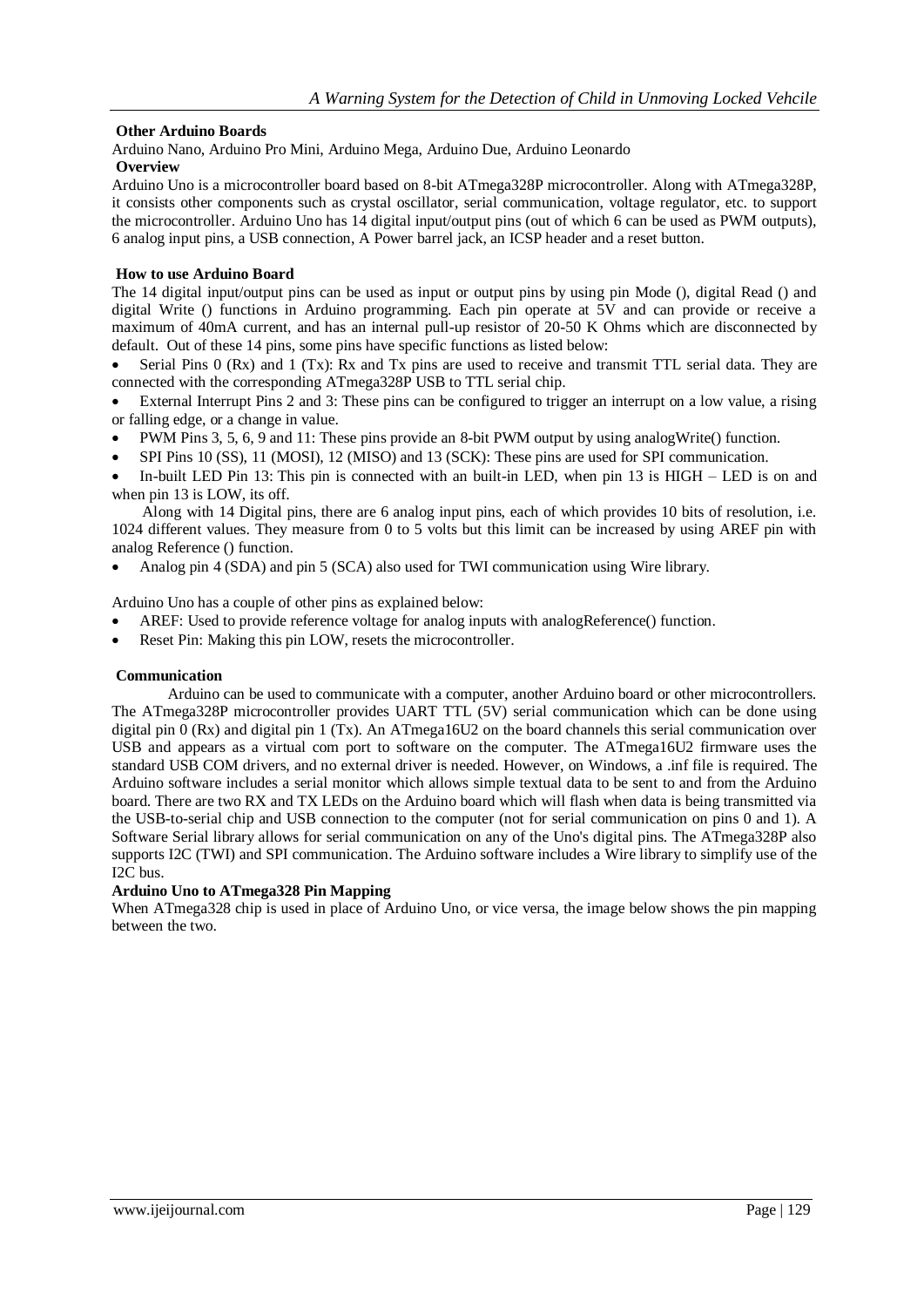| <b>Arduino function</b> |                                       |    |                                                | Arduino function     |
|-------------------------|---------------------------------------|----|------------------------------------------------|----------------------|
| reset                   | (PCINT14/RESET) PC6D                  |    | 28 PC5 (ADC5/SCL/PCINT13)                      | analog input 5       |
| digital pin 0 (RX)      | (PCINT16/RXD) PD0□2                   | 27 | PC4 (ADC4/SDA/PCINT12)                         | analog input 4       |
| digital pin 1 (TX)      | (PCINT17/TXD) PD1□                    |    | 26 PC3 (ADC3/PCINT11)                          | analog input 3       |
| digital pin 2           | (PCINT18/INT0) PD2□                   |    | 25 PC2 (ADC2/PCINT10)                          | analog input 2       |
| digital pin 3 (PWM)     | (PCINT19/OC2B/INT1) PD3□s             |    | 24 PC1 (ADC1/PCINT9)                           | analog input 1       |
| digital pin 4           | (PCINT20/XCK/T0) PD4□6                |    | 23 PC0 (ADC0/PCINT8)                           | analog input 0       |
| VCC                     | vcc⊡                                  |    | $22 \square$ GND                               | GND                  |
| GND                     | GND⊡®                                 |    | 21□ AREF                                       | analog reference     |
| crystal                 | (PCINT6/XTAL1/TOSC1) PB6□9            |    | 20 AVCC                                        | VCC                  |
| crystal                 | (PCINT7/XTAL2/TOSC2) PB7□10           |    | 19 PB5 (SCK/PCINT5)                            | digital pin 13       |
| digital pin 5 (PWM)     | (PCINT21/OC0B/T1) PD5□11              |    | 18 PB4 (MISO/PCINT4)                           | digital pin 12       |
| digital pin 6 (PWM)     | (PCINT22/OC0A/AIN0) PD6 <sup>12</sup> |    | 17 PB3 (MOSI/OC2A/PCINT3) digital pin 11 (PWM) |                      |
| digital pin 7           | (PCINT23/AIN1) PD7□13                 |    | 16 PB2 (SS/OC1B/PCINT2)                        | digital pin 10 (PWM) |
| digital pin 8           | (PCINT0/CLKO/ICP1) PB0□14             |    | 15 <sup>D</sup> PB1 (OC1A/PCINT1)              | digital pin 9 (PWM)  |
|                         |                                       |    |                                                |                      |

Digital Pins 11,12 & 13 are used by the ICSP header for MOSI, MISO, SCK connections (Atmega168 pins 17,18 & 19). Avoid lowimpedance loads on these pins when using the ICSP header.

#### **IV. ARCHITECTURE OF NETWORK**

A GSM network is composed of several functional entities, whose functions and interfaces are specified. The GSM network can be divided into three broad parts. The subscriber carries the mobile station. The Base Station Subsystem controls the radio link with the mobile station. The Network Subsystem, the main part of which is the Mobile services Switching Center (MSC), performs the switching of calls between the mobile users, and between mobile and fixed network users. The MSC also handles the mobility management operations. Not shown is the Operations and Maintenance Center, which oversees the proper operation and setup of the network. The following figure shows the layout of a generic GSM net work of the Mobile Station and the Base Station Subsystem.

Not shown is the operations and Maintenance Center, which oversees the proper operation and setup of the network. The Mobile Station and the Base Station Subsystem communicate across the Un-interface, also known as the air interface or radio link. The Base Station Subsystem communicates with the Mobile services Switching Center across the A interface.



HLR Home Location Register EIR Equipment Identity Register

BTS Base Transceiver Station VLR Visitor Location Register<br>AuC Authentication Center

Authentication Center

General Architecture of a GSM Network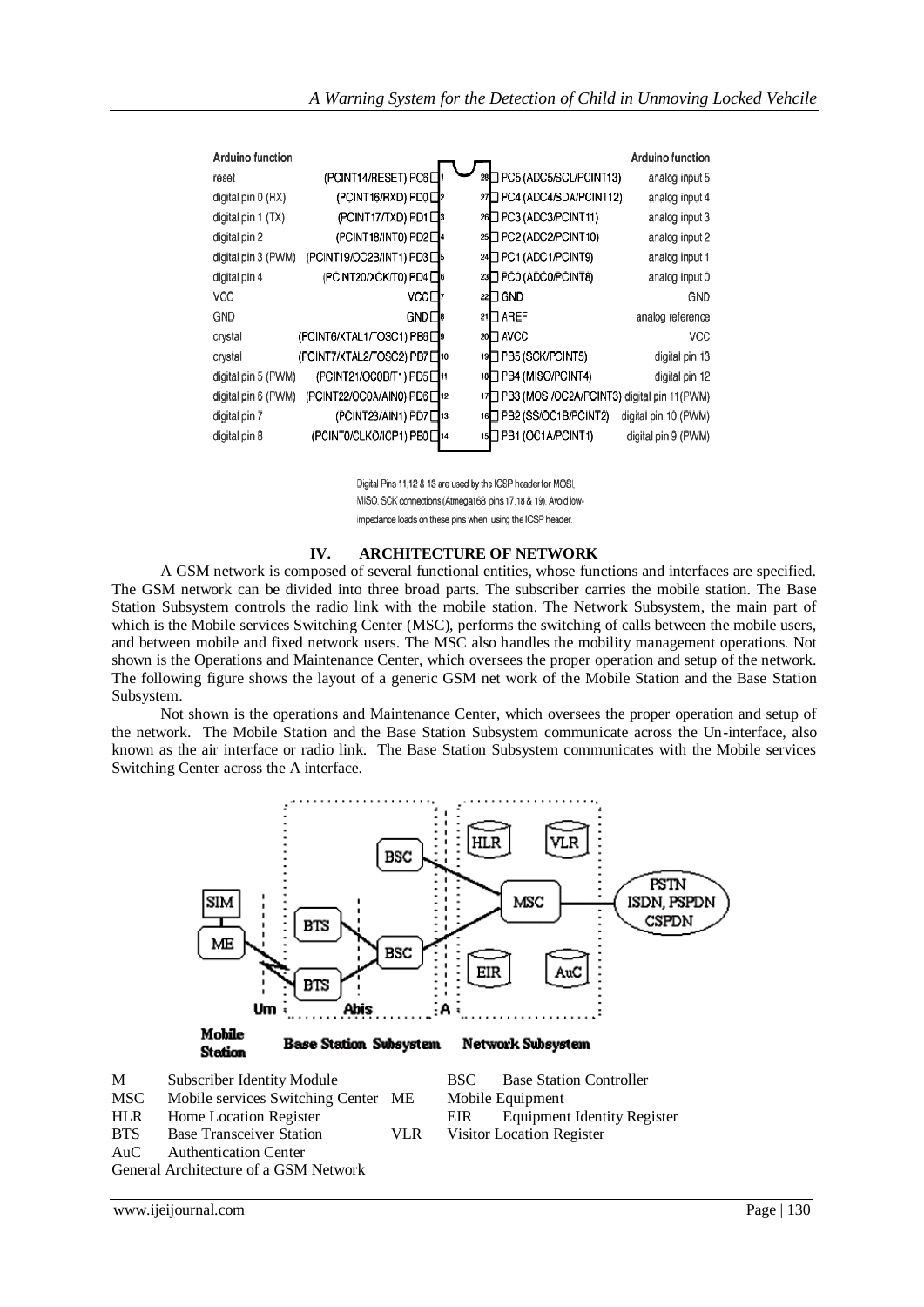#### **Mobile Station**

The mobile station (MS) consists of the mobile equipment (the terminal) and a smart card called the Subscriber Identity Module (SIM). The SIM provides personal mobility, so that the user can have access to subscribed services irrespective of a specific terminal. By inserting the SIM card into another GSM terminal, the user is able to receive calls at that terminal, make calls from that terminal, and receive other subscribed services.

The International Mobile Equipment Identity (IMEI) uniquely identifies the mobile equipment. The SIM card contains the International Mobile Subscriber Identity (IMSI) used to identify the subscriber to the system, a secret key for authentication, and other information. The IMEI and the IMSI are independent, thereby allowing personal mobility. The SIM card may be protected against unauthorized use by a password or personal identity number.

#### **Base Station Subsystem**

The Base Station Subsystem is composed of two parts, the Base Transceiver Station (BTS) and the Base Station Controller (BSC). These communicate across the standardized Abis interface, allowing (as in the rest of the system) operation between components made by different suppliers.

The Base Transceiver Station houses the radio transceivers that define a cell and handles the radio-link protocols with the Mobile Station. In a large urban area, there will potentially be a large number of BTSs deployed, thus the requirements for a BTS are ruggedness, reliability, portability, and minimum cost.

The Base Station Controller manages the radio resources for one or more BTSs. It handles radiochannel setup, frequency hopping and handovers, as described below. The BSC is the connection between the mobile station and the Mobile service Switching Center (MSC).

#### **Network Subsystem**

The central component of the Network Subsystem is the Mobile services Switching Center (MSC). It acts like a normal switching node of the PSTN or ISDN, and additionally provides all the functionality needed to handle a mobile subscriber, such as registration, authentication, location updating, handovers, and call routing to a roaming subscriber. These services are provided in conjunction with several functional entities, which together form the Network Subsystem. The MSC provides the connection to the fixed networks (such as the PSTN or ISDN). Signaling between functional entities in the Network Subsystem uses Signaling System Number 7 (SS7), used for trunk signaling in ISDN and widely used in current public networks.

The Home Location Register (HLR) and Visitor Location Register (VLR), together with the MSC, provide the call-routing and roaming capabilities of GSM. The HLR contains all the administrative information of each subscriber registered in the corresponding GSM network, along with the current location of the mobile. The location of the mobile is typically in the form of the signaling address of the VLR associated with the mobile station. The actual routing procedure will be described later. There is logically one HLR per GSM network, although it may be implemented as a distributed database.

The Visitor Location Register (VLR) contains selected administrative information from the HLR, necessary for call control and provision of the subscribed services, for each mobile currently located in the geographical area controlled by the VLR. Although each functional entity can be implemented as an independent unit, all manufacturers of switching equipment to date implement the VLR together with the MSC, so that the geographical area controlled by the MSC corresponds to that controlled by the VLR, thus simplifying the signaling required. Note that the MSC contains no information about particular mobile stations – this information is stored in the location registers.

The other two registers are used for authentication and security purposes. The equipment Identity Register (EIR) is a database that contains a list of all valid mobile equipment on the network, where its International Mobile Equipment Identity (IMEI) identifies each mobile station, An IMEL is marked as invalid if it has been reported stolen or is not type approved. The Authentication Center (AuC) is a protected database that stores a copy of the secret key stored in each subscriber's SIM card, which is used for authentication and encryption over the radio channel.

**GSM Modem:** GSM Modem Product, from Sparr Electronics limited (SEL), provides full functional capability to Serial devices to send SMS and Data over GSM Network. The product is available as Board Level or enclosed in Metal Box. The Board Level product can be integrated in to Various Serial devices in providing those SMS and Data capability and the unit housed in a Metal Enclosure can be kept outside to provide serial port connection. The GSM Modem supports popular "AT" command set so that users can develop applications quickly. The product has SIM cardholder to which activated SIM card is inserted for normal used. The power to this unit can be given from UPS to provide uninterrupted operation. This product provides great feasibility for Devices in remote location to stay connected which otherwise would not have been possible where telephone lines do not exist.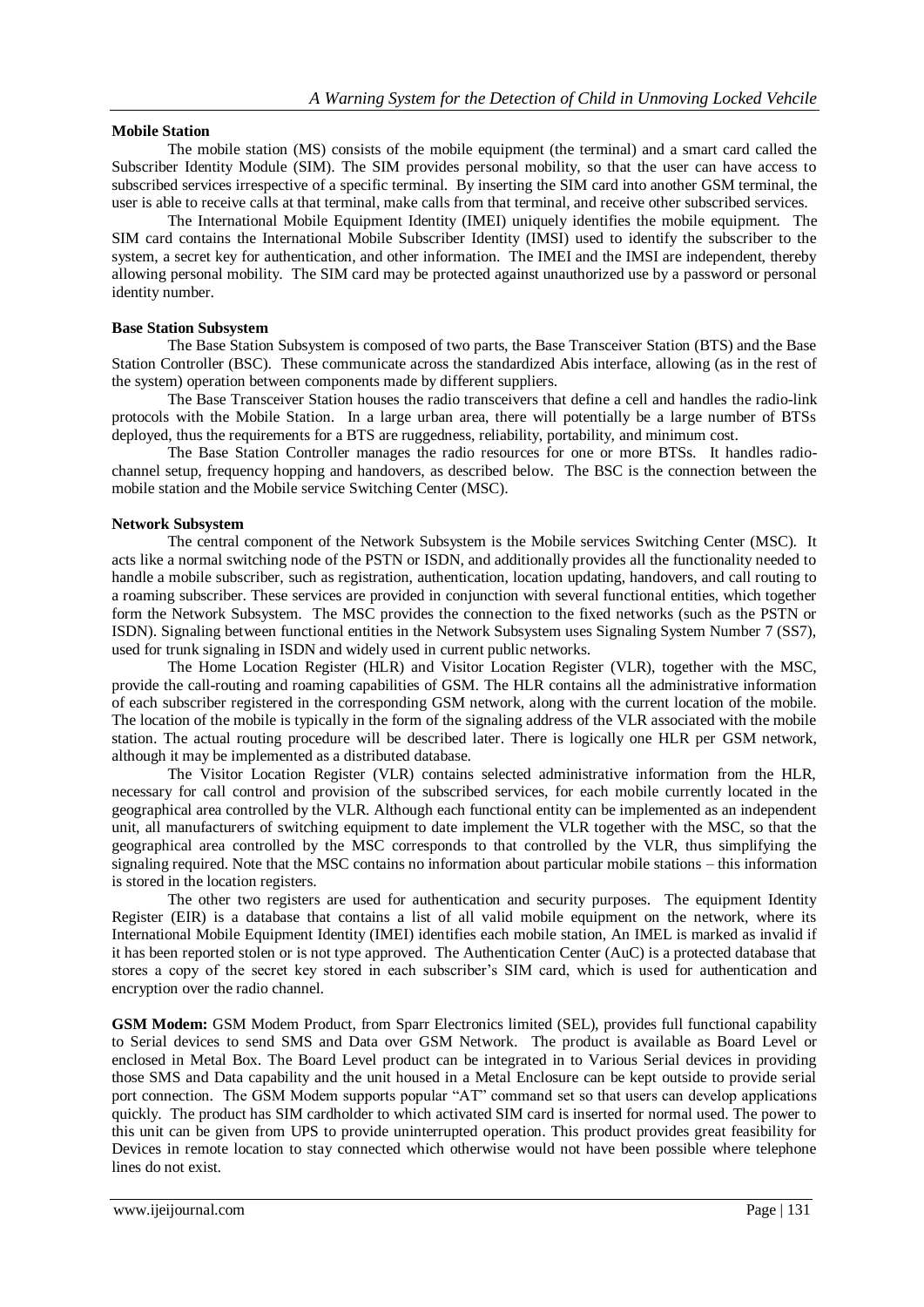# **Application Areas**

- Mobile Transport vehicles.
- LAN based SMS servers
- Alarm notification of critical events including Servers
- Network Monitoring and SMS reporting
- Data Transfer applications from remote locations
- Monitor and control of Serial services through GSM Network

• Integration to custom software for Warehouse, Stock, Production, Dispatch notification through SMS Serial Pin out (D-9 Connector)

Serial Port D-type 9 pin connector, which is male on the back of the GSM modem, thus you will require a female connector on your device. Below is a table of pin connections for the 9 Pin D-type



#### **9- Pin female connector**

**Pin Functions**

|                  | Pin No. Abbreviation | <b>Full Name</b> |                       |
|------------------|----------------------|------------------|-----------------------|
| Pin <sub>3</sub> | TD.                  |                  | <b>Transmit Data</b>  |
| Pin 2            | <b>RD</b>            |                  | Receive Data          |
| Pin 7            | <b>RTS</b>           |                  | Request To Send       |
| Pin 8            | <b>CTS</b>           |                  | Clear To Send         |
| Pin 6            | <b>DSR</b>           |                  | Data Set Ready        |
| Pin 5            | SG                   |                  | Signal Ground         |
| Pin <sub>1</sub> | CD                   |                  | <b>Carrier Detect</b> |
| Pin <sub>4</sub> | <b>DTR</b>           |                  | Data Terminal Ready   |
| Pin 5            | RI                   |                  | Ring Indication       |

| т ні т чисионо      |                                                                              |            |                          |                                                                |
|---------------------|------------------------------------------------------------------------------|------------|--------------------------|----------------------------------------------------------------|
| <b>Abbreviation</b> | <b>Full Name</b>                                                             |            | <b>Function</b>          |                                                                |
| TD.                 | <b>Transmit Data</b>                                                         |            | Serial Data Output (TXD) |                                                                |
| <b>RD</b>           | Receive Data                                                                 |            | Serial Data Input (RXD)  |                                                                |
|                     |                                                                              | <b>CTS</b> | Clear to Send            | This line indicates that the Modem is                          |
|                     | ready to exchange data.                                                      |            |                          |                                                                |
|                     |                                                                              | <b>DCD</b> |                          | Data Carrier Detect When the modem detects a "Carrier"         |
|                     | from the modem at the other end of the phone line, this line becomes active. |            |                          |                                                                |
|                     |                                                                              | <b>DSR</b> |                          | Data Set Ready This tells the UART that the modem is ready to  |
| establish a link.   |                                                                              |            |                          |                                                                |
|                     |                                                                              | <b>DTR</b> | Data Terminal Ready      | This is the opposite to DSR. This tells                        |
|                     | the modem that the UART is ready to link.                                    |            |                          |                                                                |
|                     |                                                                              | <b>RTS</b> | Request To Send          | This line informs the Modem that the                           |
|                     | UART is ready to exchange data.                                              |            |                          |                                                                |
|                     |                                                                              | RI         |                          | Ring Indicator Goes active when modem detects a ringing signal |
| from the PSTN.      |                                                                              |            |                          |                                                                |
| <b>NULL Modems</b>  |                                                                              |            |                          |                                                                |

A Null Modem is used to connect two DTES together. This is commonly used as a cheap way to network games or to transfer files between computers using Z modem protocol, X modem Protocol etc. This can also be used with many Microprocessor Development Systems.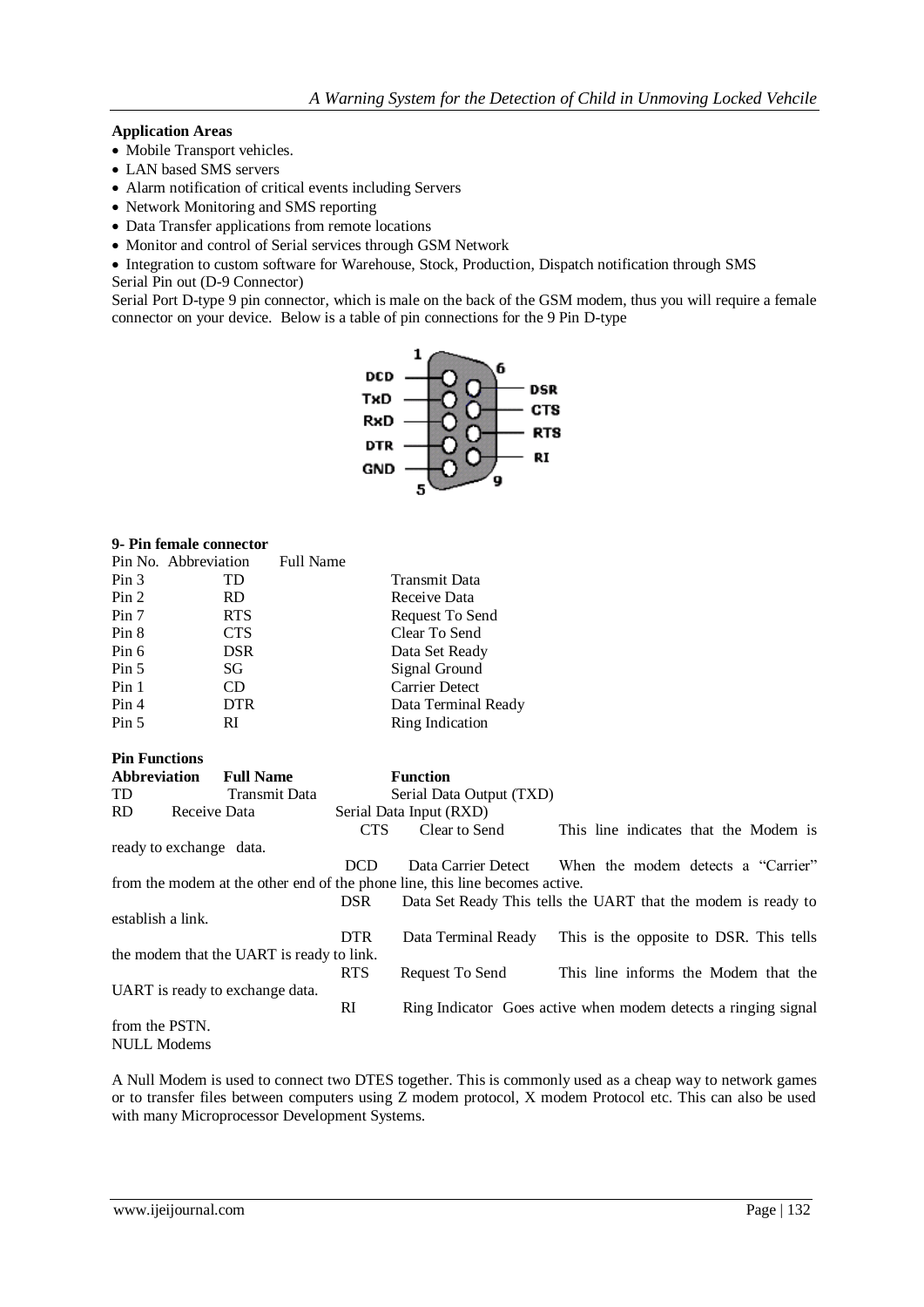

#### Null Modem Wiring Diagram

Above is my preferred method of wiring a Null Modem. It only requires 3 wires (TD, RD & SG) to be wired straight through thus is more cost effective to use with long cable runs. The theory of operation is reasonably easy. The aim is to make to computer it is talking to a modem rather than another computer. Any data transmitted from the first computer must be received by the second thus TD is connected to RD. the second computer must have the same set-up thus RD is connected to TD. Signal Ground (SG) must also be connected so both grounds are common to each computer.

The Data Terminal Ready is looped back to Data Set Ready and Carrier Detect on both computers. When the Data Terminal Ready is asserted active, then the Data Set Ready and Carrier Detect immediately become active. At this point the computer thinks the Virtual Modem to which is connected is ready and has detected the carrier of the other modem. All left to worry about now is the Request to Send and Clear to Send. As both computers communicate together at the same speed, flow control is not needed thus these two lines are also linked together on each computer. When the computer wishes to send data, it asserts the Request to Send high and as it's hooked together with the Clear to Send, it immediately gets a reply that it is ok to send and does so.

#### SEND MESSAGE +CMGS

#### **Description:**

The <address> field is the address of the terminal to which the message is sent. To send the message, simply type, <ctrl-z> character (ACII 26). The text can contain all existing characters except <ctrl-z> and <ESC> (ASCII 27). This command can be aborted using the <ESC> character when entering text. In PDU mode, only hexadecimal characters are used ('0'…'9','A'…'F').

Syntax:

Command syntax in text mode: AT+CMGS= <da> [,<toda> ] <CR> text is entered <ctrl-z / ESC > Command syntax in PDU mode:  $AT+CMGS = \langle length \rangle \langle CR \rangle$  PDU is entered  $\langle crit \rangle$  =  $Z / ESC$ 

| Command                                           | Possible response              |
|---------------------------------------------------|--------------------------------|
| $AT+CMGS=$ "+33146290800" <cr></cr>               | $+CMGS$ : $\langle mr \rangle$ |
| Please call me soon fred. $\langle$ ctrl. $z$ $>$ | OК                             |
| Note: send a message in text mode.                | Note: successful transmission  |
| $AT+CMGS+length<<>CR>odd$                         | $+CMGS$ : $\langle mr \rangle$ |
|                                                   | OК                             |
| Note: Send a message ij pdu mode                  | Note: successful transmission  |

#### **V. LCD INTERFACING ARDUINO**

In Arduino based embedded system design, the Liquid Crystal Display modules play a very important role. Hence it is very important to learn about how to interface LCD with an Arduino of  $16\times2$  in embedded system design. The display units are very important in communication between the human world and the machine world. The display unit work on the same principle, it does not depend on the size of the display it may be big or the small. We are working with the simple displays like 16×1 and 16×2 units. The 16×1 display unit has the 16 characters which present in one line and  $16\times2$  display units have 32 characters which are present in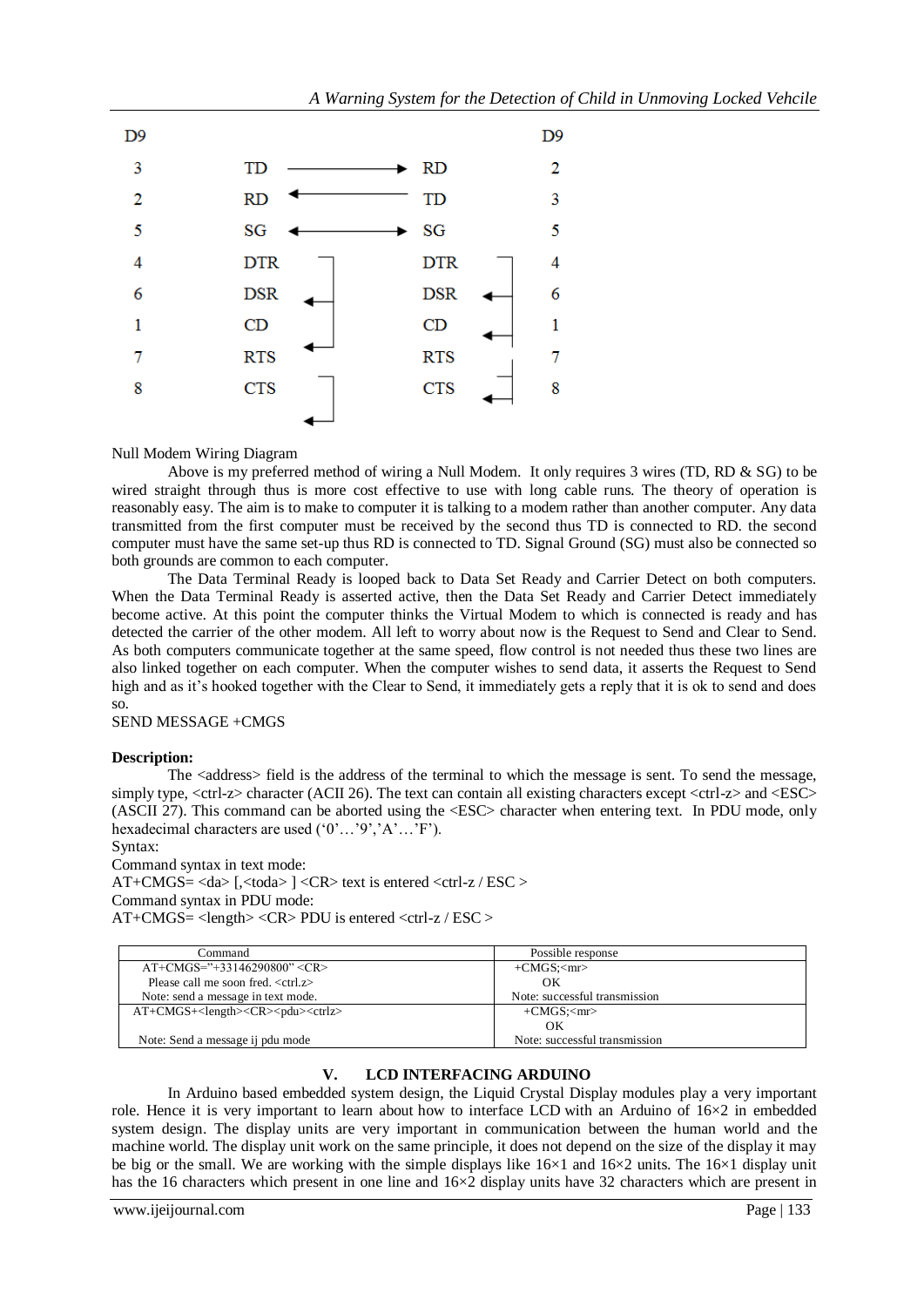the 2 line. We should know that to display the each character there are  $5\times10$  pixels. Thus to display one character all the 50 pixels should be together. In the display, there is a controller Built in with panel which is HD44780 it is used to control the pixels of characters to display.

# **What is a Liquid Crystal Display?**

The liquid crystal [display](https://www.elprocus.com/ever-wondered-lcd-works/) uses the property of light monitoring of liquid crystal and they do not emit the light directly. The Liquid crystal display is a flat panel display or the electronic visual display. With low information, content the LCD' s are obtained in the fixed image or the arbitrary image which are displayed or hidden like present words, digits, or 7 [segment](https://www.elprocus.com/types-of-7-segment-displays-and-controlling-ways/) display. The arbitrary images are made up of large no of small pixels and the element has larger elements.

### **Liquid Crystal Display of 16×2**

The  $16\times2$  liquid crystal display contains two horizontal lines and they are used for compressing the space of 16 display characters. In inbuilt, the LCD has two registers which are described below.

- Command Register
- Data Register

**Command Register:** This register is used to insert a special command in the LCD. The command is a special set of data and it is used to give the internal command to the liquid crystal display like clear screen, move to line 1 character 1, setting the curser and etc.

| Pin No           | <b>Pin Name</b> | <b>Pin Description</b>                                                                                                                                                                                    |
|------------------|-----------------|-----------------------------------------------------------------------------------------------------------------------------------------------------------------------------------------------------------|
| Pin <sub>1</sub> | <b>GND</b>      | This pin is a ground pin and the LCD is connected to the Ground                                                                                                                                           |
| Pin <sub>2</sub> | <b>VCC</b>      | The VCC pin is used to supply the power to the LCD                                                                                                                                                        |
| Pin <sub>3</sub> | <b>VEE</b>      | This pin is used for adjusting the contrast of the LCD by connecting the variable resistor in between the<br>VCC & Ground.                                                                                |
| Pin <sub>4</sub> | RS              | The RS is known as register select and it selects the Command/Data register. To select the command<br>register the RS should be equal to zero. To select the Data register the RS should be equal to one. |
| Pin <sub>5</sub> | R/W             | This pin is used to select the operations of Read/Write. To perform the write operations the R/W should<br>be equal to zero. To perform the read operations the $R/W$ should be equal to one.             |
| Pin 6            | EN              | This is a enable signal pin if the positive pulses are passing through a pin, then the pin function as $\frac{1}{2}$<br>read/write pin.                                                                   |
| Pin 7            | DB0 to DB7      | The pin 7 contains total 8 pins which are used as a Data pin of LCD.                                                                                                                                      |
| Pin 15           | $LED +$         | This pin is connected to VCC and it is used for the pin 16 to set up the glow of backlight of LCD.                                                                                                        |
| Pin $16$         | $LED -$         | This pin is connected to Ground and it is used for the pin 15 to set up the glow of backlight of the LCD                                                                                                  |

**Data Register:** The data registers are used to enter the line in the LCD

### **LCD Interfacing with the Arduino Module**

The RS pin of the LCD can be connected to any digital pin of Arduino processor and the program must be prepared according to the pin numbers. The LCD of R/W pin is connected to the ground. The LCD module  $\&$ Arduino module are interfaced with the 4-bit mode in this project. Hence there are four input lines which are DB4 to DB7 of the LCD. This process very simple, it requires fewer connection cables and also we can utilize the most potential of the LCD module.

#### **LCD Interfacing with the Arduino Module**

The digital input lines (DB4-DB7) are interfaced with the Arduino pins from 2-5. To adjust the contrast of the display here we can use 1K potentiometer. The current through the back LED light is fed through 100-ohm resistor. The external power source of +5V is fed to the pin 2 of LCD and Arduino board is powered through 9V regulator. The Arduino board is built in with internal regulator of 5v such that input supply source to this board must be around 9v.

In recent years the LCD panels became very popular because of their widespread use in various electronic systems like instruments to read the parameter values, digital communications for sending or receiving the text information, data acquisition systems, etc. These display units dominating seven segment displays by providing more features to the user. The LCD system can display numbers, characters, and graphics, where as seven segments LED's displays only numbers, there fore most of the engineers prefers LCD's. The data fed to the LCD remains as it is and the same will be displayed until it gets an erase signal from the controller. The data can be stored and it can be refreshed for the next task.

The instruction command codes from microcontroller can be sent to the LCD to clear the display, depending up on the command the cursor can be brought to home position or blink the cursor. The LCD is having two important resistors internally, command resistor and data register; RS pin is used to select either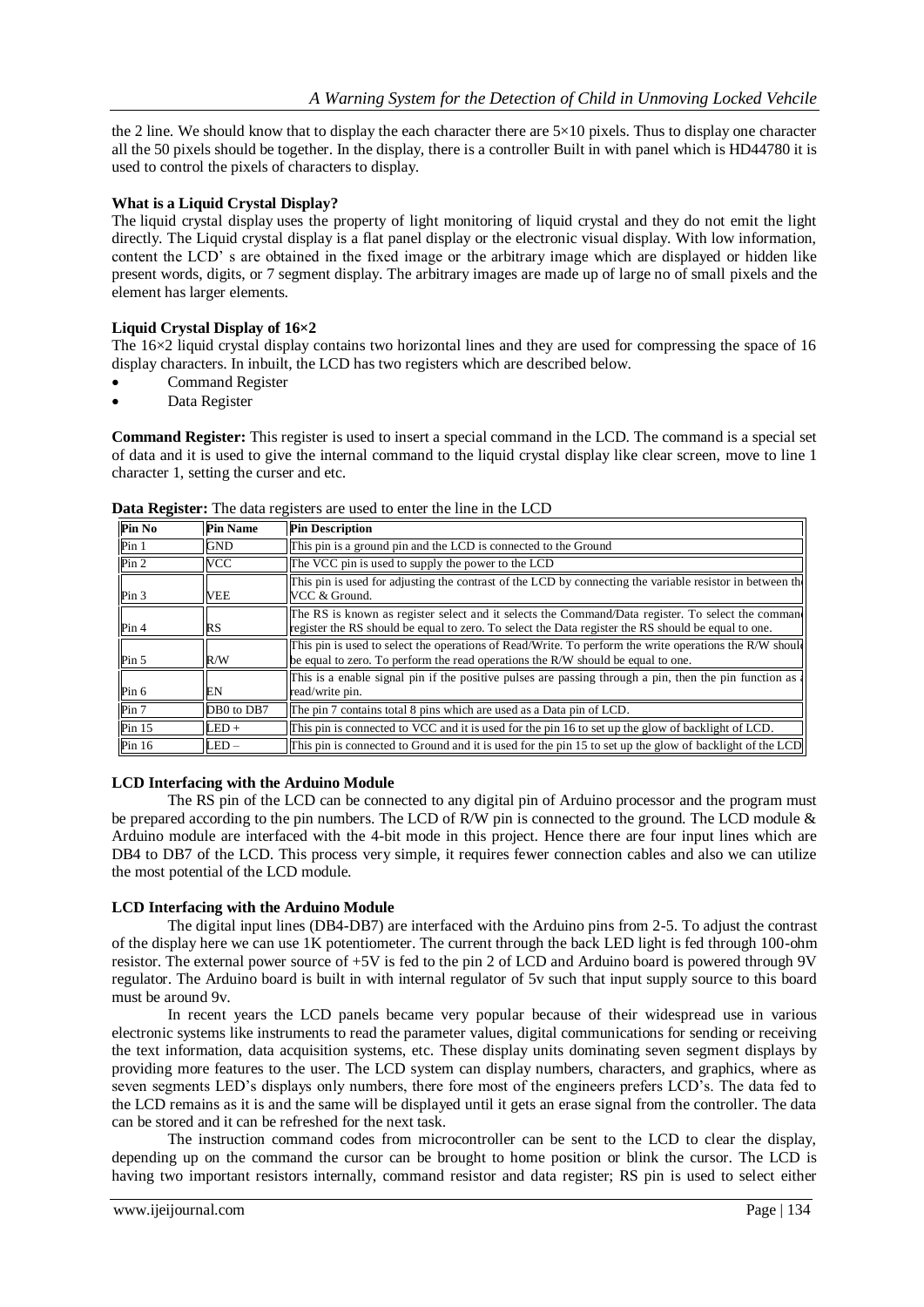command register or data register. If  $RS = 0$ , the instruction command code register is selected and allowing the user to send a command to clear the display. If  $RS = 1$  the data register is selected, there by the user is allowed to send data that is to be displayed on LCD screen. By making RS pin to zero, we can also check the busy flag bit to see if the LCD is ready to receive information. As already mentioned that D0 – D7 of LCD pins are 8 – bit data pins and the busy flag is D7, it can be read when R/W (Read or Write) pin is high (R/W = 0) and RS = 0, as follows; if  $R/W = 1$ ,  $R/S = 1$ . When D7 pin is high, the LCD is busy taking care of internal operations and will not accept any new information. When  $D7 = 0$ , the LCD is ready to receive new information. It is recommended to check the busy flag before writing any data to the LCD. The following is the table shows the list of instruction command codes.

| Code           | Command to LCD Instruction               |
|----------------|------------------------------------------|
|                | Clear display screen                     |
| $\overline{2}$ | Return home                              |
| $\overline{4}$ | Decrement cursor (shift cursor to left)  |
| 6              | Increment cursor (shift cursor to right) |
| 5              | Shift display right                      |
| 7              | Shift display left                       |
| 8              | Display off, cursor off                  |
| $\mathbf{A}$   | Display off, cursor on                   |
| $\mathcal{C}$  | Display on, cursor off                   |
| E              | Display on, cursor blinking              |
| $\mathbf{F}$   | Display on, cursor blinking              |
| 10             | Shift cursor position to left            |
| 14             | Shift cursor position to right           |
| 18             | Shift the entire display to the left     |
| IC             | Shift the entire display to the right    |
| 80             | Force cursor to beginning of first line  |
| CO             | Force cursor to beginning of second line |
| 38             | 2 Lines and 5x7 Matrix                   |

To send any commands from instruction command code table to the LCD, make RS pin to zero. For data, feed high signal to RS pin, then send a high  $-$  to  $-$  low pulse to the E pin to enable the internal latch of the LCD. For this, the suitable program is to be prepared for LCD connections. Another suitable program is to be prepared for sending code to the LCD with checking busy flag. Depending up on the program the busy flag can be D7 of the command resistor, to read command register R/W pin must be high and RS pin must be low, and a low to high pulse for the enable pin will provide the command register. After reading the command register, if bit D7 (busy flag) is high, the LCD is busy and no information (either command or data) should be issued to it. During D7 is zero; at that time we can send data or commands to the LCD. In this method time delays are not required in the program, because we are checking the busy flag before issuing commands to the LCD. Enable line must be negative-edge triggered for the write and it should be positive-edge triggered for the read.

#### **VI. HARDWARE DETAILS AND CONCLUSION**

To prove any project work practically for the demonstration purpose, construction of described model is essential. For this purpose suitable hardware in the form of electronic, electrical and mechanical components are essential to perform the given task. When these components are integrated together or working together, better results can be obtained from the project work. Since it is a practical oriented project work, the content presented in the abstract must be proven practically. In this regard required active hardware like IC's, sensors and other special components must be gathered and their details must be described in this chapter to fulfill the concept of perfect project report.

Electronic hardware is Hardware, in the context of technology, refers to the physical elements that make up electronic system or electro-mechanical system, and everything else involved that is physically touchable. When an embedded system is considered, that contains a processing unit (Often microcontroller chips are preferred to build a processing unit) Sensors, control circuits that includes the motors, relays, switching devices (like power Mosfets, transistors, etc). Hardware works hand-in-hand with firmware and software to make a system function. Software is a collection of code installed into the microcontroller chip. Often LCD displays are used to monitor the system performance or results. But here in this project work LCD is not required the function of embedded system used here is very simple which is aimed to control the shocking weapon and voice chip.

When computer is considered as example, Hardware is only one part of a computer system, but there is also firmware, which is embedded into the hardware and directly controls it. There is also software, which runs